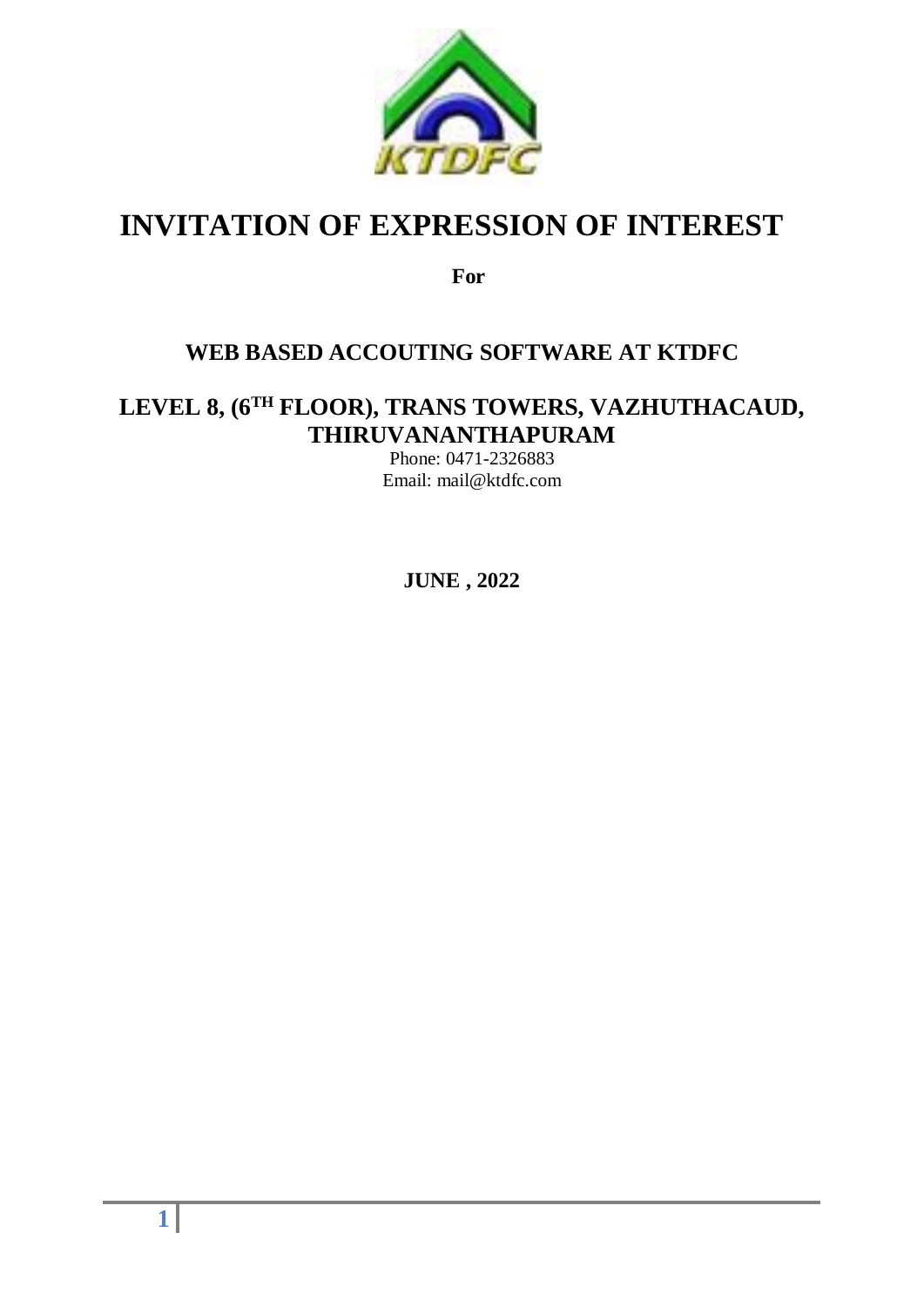#### **NOTICE INVITING EXPRESSION OF INTEREST INVITING SEALED QUOTATIONS FOR DESIGNING DEVELOPMENT, CUSTOMIZATION, IMPLEMENTATION AND MAINTENANCE OF WEB BASED ACCOUNTING SOFTWARE**

| Name of Department/Corporation Name of<br>Authority inviting bids/bid                                      | KERALATRANSPORT DEVELOPMENT<br><b>FINANCE CORPORTATION LIMITED</b><br><b>CHAIRMAN AND MANAGING DIRECTOR</b><br>,THIRUVANANTHAPURAM                                                                                                                           |
|------------------------------------------------------------------------------------------------------------|--------------------------------------------------------------------------------------------------------------------------------------------------------------------------------------------------------------------------------------------------------------|
| Nature of work                                                                                             | WEB BASED ACCOUNTING                                                                                                                                                                                                                                         |
| Period of Contract                                                                                         | 24Months                                                                                                                                                                                                                                                     |
| Bid Security/ EMD in favor of                                                                              | "Online Mode" through SBI/NEFT<br><b>CHAIRMAN AND MANAGING DIRECTOR, KTDFC</b>                                                                                                                                                                               |
| Order Value                                                                                                | Order value shall be the value which is quoted lowest<br>for providing service including all applicable taxes.                                                                                                                                               |
| <b>Cost of EOI Processing</b>                                                                              | Rs.1,000/-(Rupees One Thousand Only)                                                                                                                                                                                                                         |
| <b>Bid Security</b>                                                                                        | Rs.25,000/-(Rupees Twenty Five Thousand Only)                                                                                                                                                                                                                |
| <b>Dates</b>                                                                                               |                                                                                                                                                                                                                                                              |
| <b>Bid Document Start Date</b>                                                                             | 25.06.2022                                                                                                                                                                                                                                                   |
| <b>Bid Document submission End Date</b>                                                                    | 05.07.2022                                                                                                                                                                                                                                                   |
| Last date & Time for submission of separate<br>Technical & Financial Bid along with BID<br>Security amount | 05.07.2022<br>05.00 P.M.                                                                                                                                                                                                                                     |
| Experience                                                                                                 | <b>SEI CMMI Level 5 certification</b>                                                                                                                                                                                                                        |
| Pre-bid Query/Information                                                                                  | A query in respect to tender can be raised on email<br>address mail@ktdfc.com within 10 working days<br>from the tender opening date.                                                                                                                        |
| <b>BID SECURITY Amount Refund</b>                                                                          | BID SECURITY amount will be refunded within 30<br>days for all the rejected Bids from closure of EOI date<br>05/07/2022. Bidders to provide their Account<br>i.e.<br>Number & IFSC Code of the bank account in<br>Which refund amount has to be transferred? |

### **1. ABOUT KTDFC**

Kerala Transport Development Finance Corporation Ltd (KTDFC) is a Non Banking Financial Company fully owned by the Government of Kerala, having its registered Office at Level 8, 6th Floor, Transtowers, Vazhuthacud,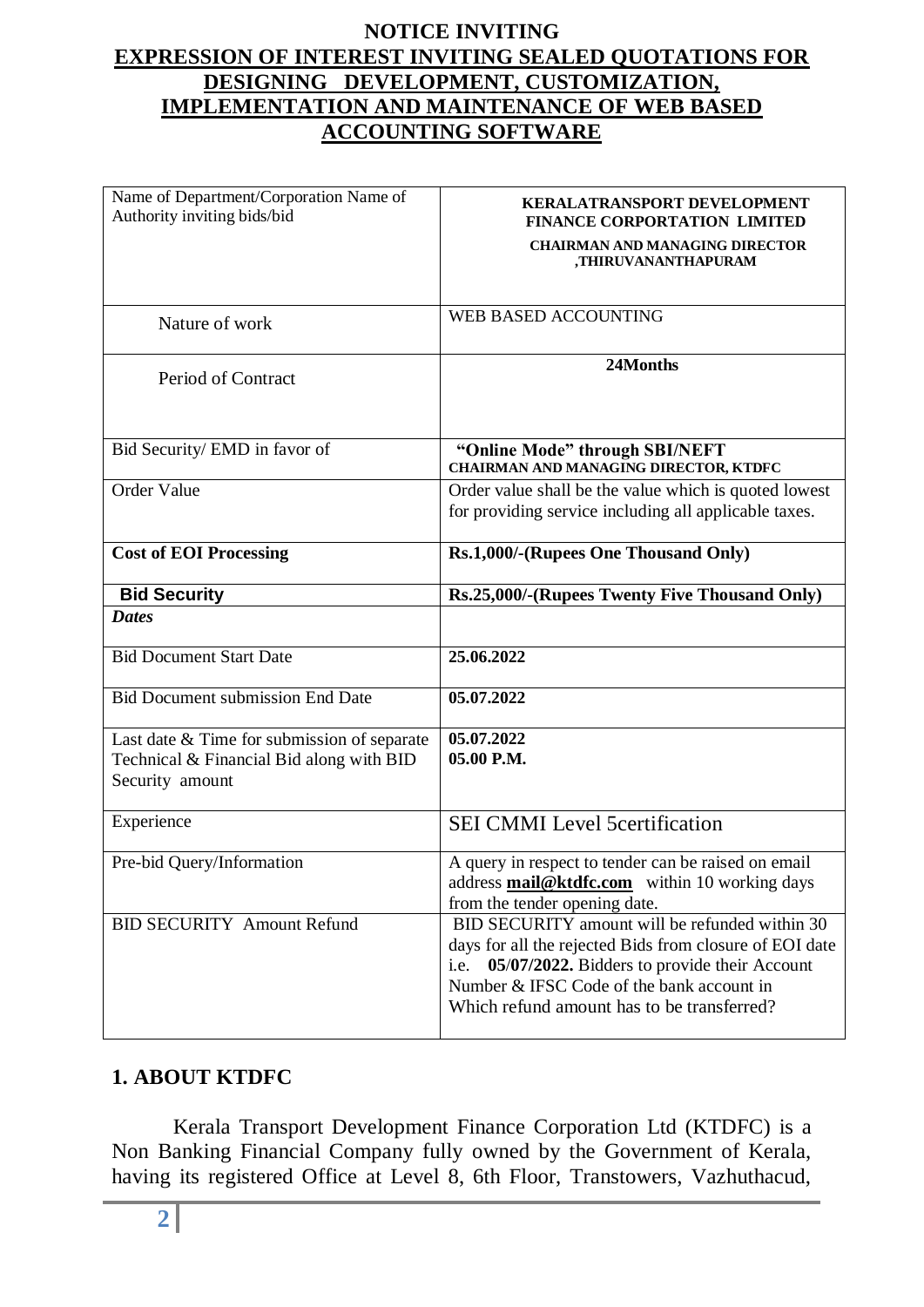Thiruvananthapuram, Kerala-695014, incorporated under the Companies Act 1956 and registered under the Reserve Bank of India. The business of KTDFC includes, but not limited to, accepting fixed deposits from the public, offering of various loan products to suit the needs of every customers like granting of Personal loans, Vehicle loans, Home loans, Construction loan etc, taking of projects under BOT or BOOT or similar schemes, etc.

#### **2. EOI OBJECTIVE**

KTDFC invites EOI for empanelment of various software development agencies (hereinafter referred to as Applicant) for designing, development, customization, implementation and maintenance of web based Accounting Software on Cloud Computing / Application Service Provider / SaaS model. KTDFC may engage the services of such empanelled firms to deliver effective IT solutions for KTDFC after taking Techno-Commercial quotes and following prescribed selection processes. EOI document in the sealed envelope addressed to the Chairman and the Managing Director may be Send the on or before **05.07.2022** (17:00 hrs):

**The Chairman and Managing Director, Kerala Transport Development Finance Corporation LTD, Level 8' (6 th floor), Trans Towers, Vazhuthacaud, Thiruvananthapuram Please vist.www.ktdfc.com/www.ktdfc.kerala.gov.in**

**Contact: (Company Secretary**): **9446017474**

**Sd/-**

**Place: Thiruvananthapuram** 

**Date: 18/06/2022 CHAIRMAN AND MANAGING DIRECTOR KTDFC**

### **3. ELIGIBILITY CRITERIA**

- 3.1 The Applicant should be a Company registered under Companies Act and registered with the Goods & Service Tax Authorities and should have been in existence for at least last 10 years as on 31.03.2022 (Relevant certificate of incorporation to be submitted).
- 3.2 Companies who are presently Black Listed by the Central/State Government, PSUs and other bodies are ineligible to participate. The applicant would be required to give an undertaking on their letter head to this effect.
- 3.3 The Applicant must have an annual turnover not less than Rs. 3 crores from IT/ICT business in each of the last three preceding financial years 2019-20, 2020-21 and 2021-22 towards establishing which, audited financial statements to be submitted. In case financial statement of FY 2021-22 being under audit, average turnover of the previous three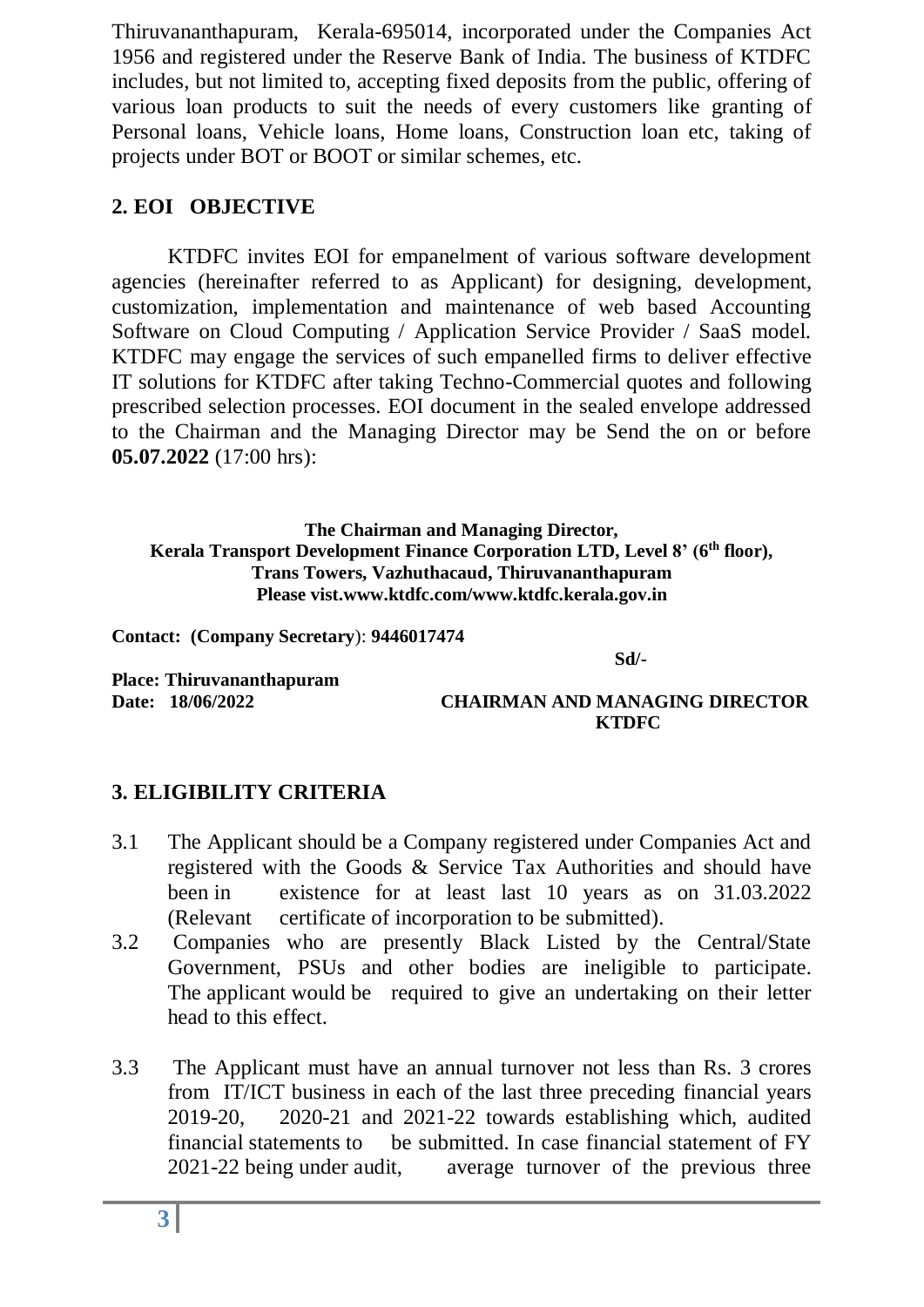financial years which have been audited i.e. , 2018-19, 2019-20 and 2020-2021 will be considered. However, applicant will have to additionally submit previous year balance sheet of FY 2020-21 to establish that annual turnover of said year is also above **Rs. 3 Crore**.

- 3.4 The Applicant should preferably have SEI CMMI Level 5 certification. (Relevant certificate to be submitted).
- 3.5. The Applicant should preferably have ISO 9001:2015 and ISO 27001:2013 certification (Relevant certificate to be submitted).
- 3.6 Applicant must have credentials of directly working in the field of Application Development, Core Banking Software, CMS, CRM/ERP, BRM, and BPM for at least 05 years. (Relevant documents to be submitted).
- 3.7 Applicant must have executed at least 5 projects of similar nature in the last 10 years. **Order copies/ Completion certificates have to be attached.**
- 3.8 The Applicant must have experience of having successfully completed at least one project of accounting software in Central / State level PSUs / Autonomous Bodies / Statutory Bodies / Institutions working in Banking/social sector and the Software should be continuously running successfully since last 5 years.
- 3.9 The Applicant shall provide an exclusive Project manager who should preferably have **10 years** experience in the field of web portals designing/CRM/ERP/BPM/CBS/Financial Accounting Software.
- 3.10 The Applicant must have registered / corporate / Technical Support office in **Thiruvananthapuram** and should **furnish details of address, contact person & number of the said office.**

#### **4. Technology Platform:**

The technology platform should mandatorily fulfill the following criteria:

- i) Accounting Software must be on 3 Tier Structure,
- ii) Browser based application. Software must support any browser.
- iii) Application should support integration of other 3rd party payment Gateway/Interface Frontend
- iv) Application should support multiple Operating Systems such as **Linux, Windows, and Ubuntu** etc

#### **5. Functionalities Required**:

The applicant is mandatorily required to provide all of the functionalities mentioned below: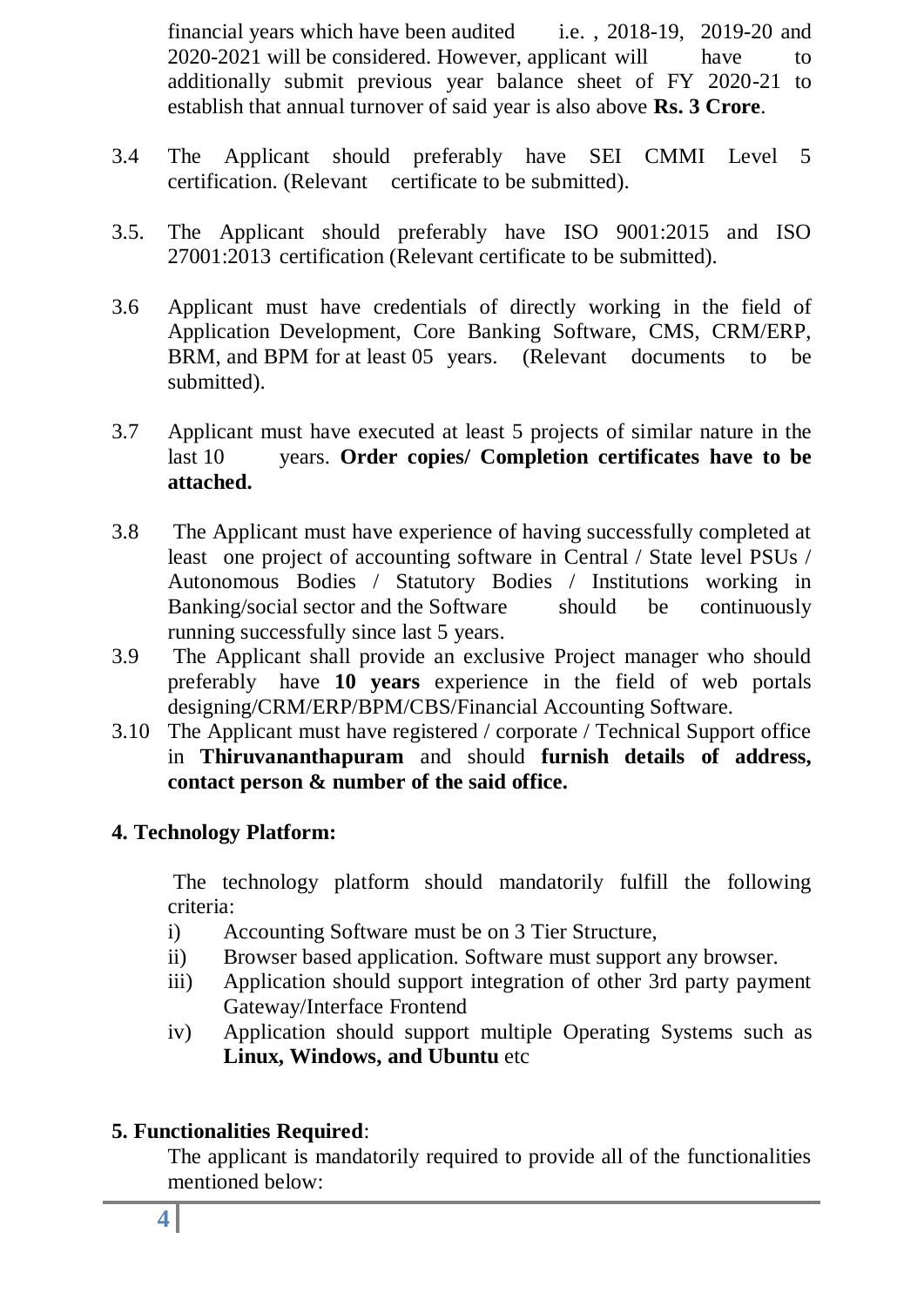#### **i. Loan Management Module**

- **ii.** Accounting Module,
- **iii.** HR & Payroll Module with direct link to Accounting Module,
- **iv.** Leave Management,
- **v.** Fixed Asset Management as per Companies Act, 2013,
- **vi.** Medical and TA with Staff Advance Module,
- **vii.** Auto Bank reconciliation.
- **viii.** Generation of MIS reports (such as Balance Sheet, Profit & Loss, Cash Flow, Letter of Intent, Demand Note, Recovery, Appropriation Note, Over dues, Outstanding Balance reports, Profitability statements, financial viability, disbursal reports, sanction reports),
- **ix.** Automatic transactions such as charge transactions on loan repayment transactions,
- **x.** Account maintenance module to allow freezing of account, maintain guarantees etc. Deposit / Security module to allow detailed record keeping of all Deposits / Securities,
- **xi.** Software should be able to be parameterized according to the needs of the organization such as the interest rates and types, creation of new product, types and rates of penalties and re-schedulement of loan.
- **xii.** Organization should be able to define the rights and responsibilities to limit the flow of information or access to certain roles.

### **xiii. Other functionalities**

- **1.** The data Base must provide maximum details enabling to displaying of Unique Identification Number of all customers-PAN wise
- **2.** PAN wise details of customers be reflected whether fresh deposit, renewed deposit or closed deposit to help accurate calculation on fixed deposit, renewed deposit or closed deposit, maturity payment , interest, tax etc.
- **3.** Software is able to provide information on which deposit maturity amount be credited.
- **4.** Software should enable for the renewal and the closure of the FD.It should also be able to close and renew the matured FD of the previous financial year from the current financial year without any change to previous years closing balance.
- **5.** All digital process relating to brokerage and report with respect to the brokerage must be done
- **6.** Software should be able to ascertain the pendency of monthly, quarterly interest payment of all FD holders.
- 7. To facilitate the transfer of unclaimed deposit to Investors education and Protection fund Account.
- 8. Provision of user Manual.
- 9. Software should have the option to update tax exemption certificate.
- 10.Displaying of all information of the Fixed Deposit holders enabling customers /Fixed Deposit holders to know the exact details regarding schemes ,Date of Maturity, Date of renewal ,if any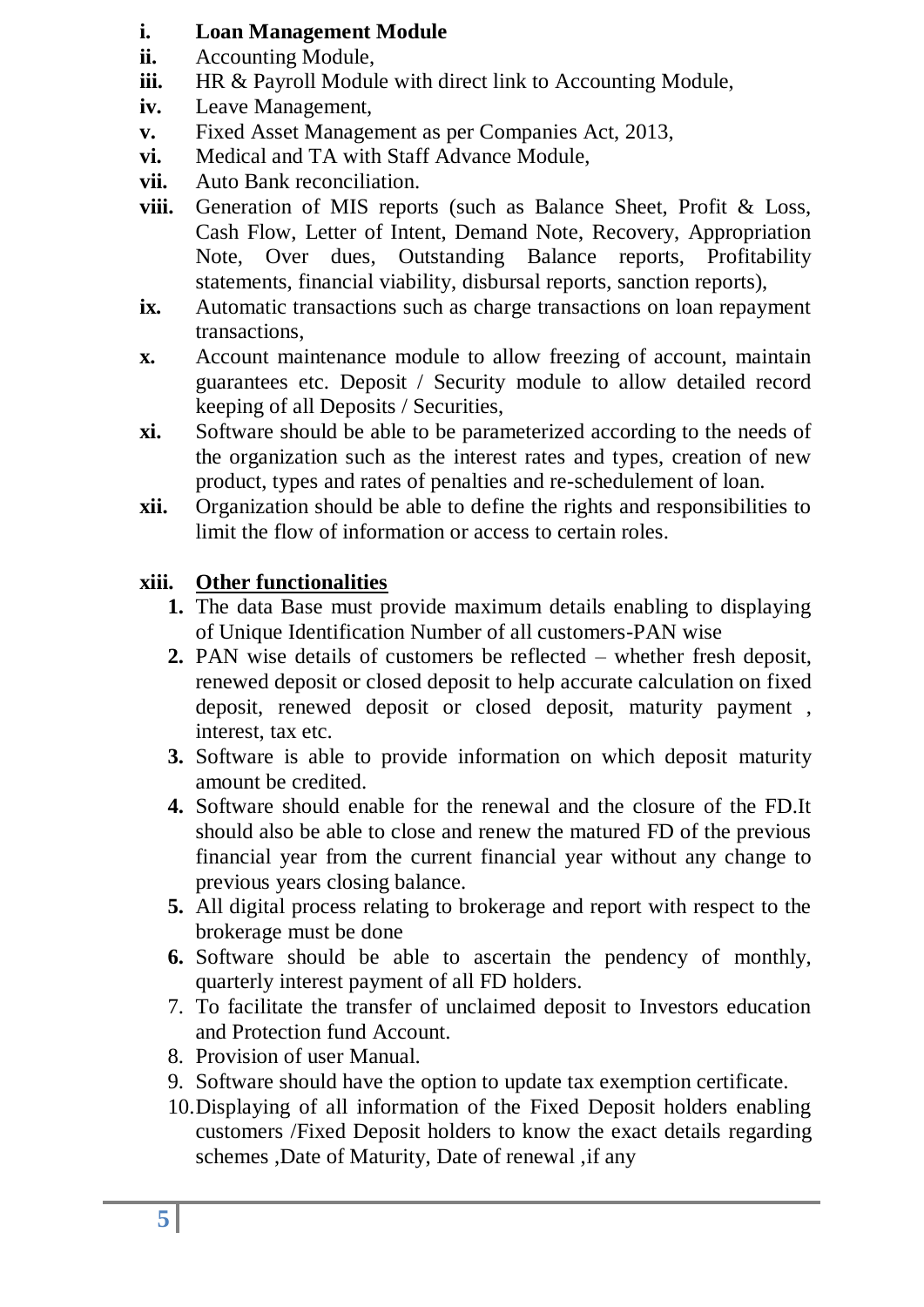- 11.Software data should be designed in such a way that a particular data be able to display on the screen.
- 12.System should facilitate to avoid the manual calculation of the data.
- 13.To enable the accurate calculation on the closure and renewal of special case of first holder and loan against FD.
- 14.To facilitate customer to have a look on interest certificate, TDS certificate, maturity information renewal details etc., and be enable to generate hard copy.
- 15.To digitalize the monthly invoice for collection of rent from tenants.
- 16.Auto calculation of rent with full details of defaulters.
- 17.Provide facility for digitalize the Agreement.
- 18.Auto email alert/mobile alert.

#### **6. EOI VALIDITY**

*EoI should remain valid for a period of 90 days from the last date of submission*

#### **7. GENERAL INSTRUCTIONS**

- a. The bidders are advised to study all eligibility criteria, requirements, other information in the EOI document carefully and submit along with duly filled in Annexure 'A' & 'B'.
- b. This EOI does not commit KTDFC to award a contract or to engage in negotiations.
- c. All materials submitted by the applicant will become the property of KTDFC.
- d. In case of any query, the applicants can send their queries in writing up to **02.07.2022** by 12:00 noon
- e. All queries to be raised will relate to the EOI alone and no queries related to detailed analysis of scope of work, payment terms and mode of selection will be entertained. These issues will be amply clarified at the RFP stage.
- f. At any time prior to the last date for receipt of applications, KTDFC may, for any reason, whether at its own initiative or in response to a clarification, modify the EOI document by a corrigendum. The corrigendum (if any) shall be deemed to be incorporated in this EOI. In order to provide prospective applicants reasonable time for taking the corrigendum into account, KTDFC may, at its discretion, extend the last date for the receipt of EOI proposals.
- g. In case of any dispute, the decision of CMD, KTDFC will be final.
- h. KTDFC may terminate the EOI process at any time without assigning any reason.
- i. For any further announcement(s), please visit KTDFC's website [www.ktdfc.com](http://www.ktdfc.com/) /www.ktdfc.kerala.gov.in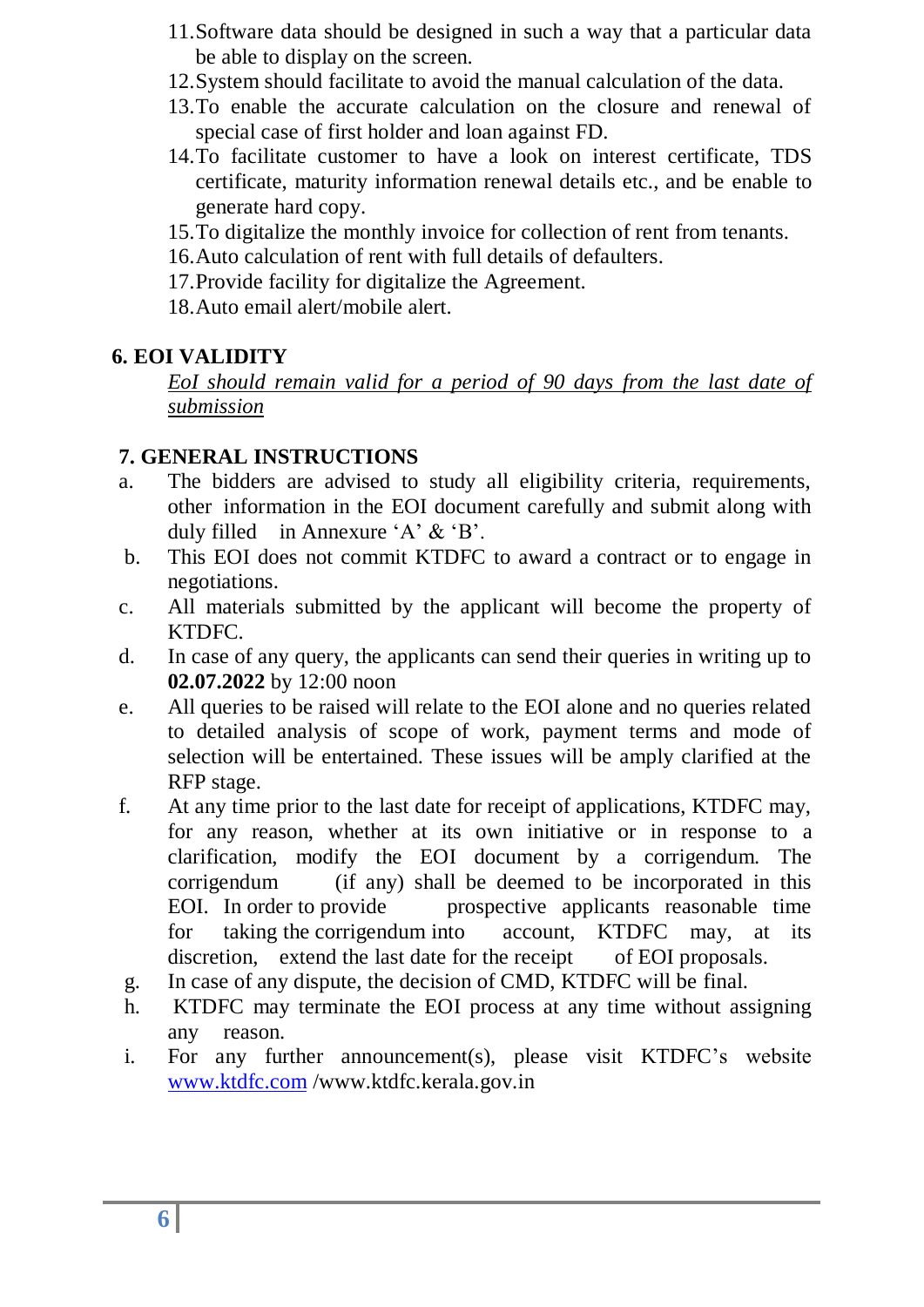#### **8**. **SELECTION METHODOLOGY**

**KTDFC** has constituted an evaluation committee to evaluate the responses of the applicants. The decision of the evaluation committee in the evaluation of responses to the EOI shall be final. No correspondence will be entertained

**\*\*\*\*\*\*\*\*\*\*\*\*\*\*\*\*\*\*\*\*\*\*\*\*\*\*\*\*\*\*\*\*\*\*\*\*\*\*\*\*\*\*\*\*\*\*\***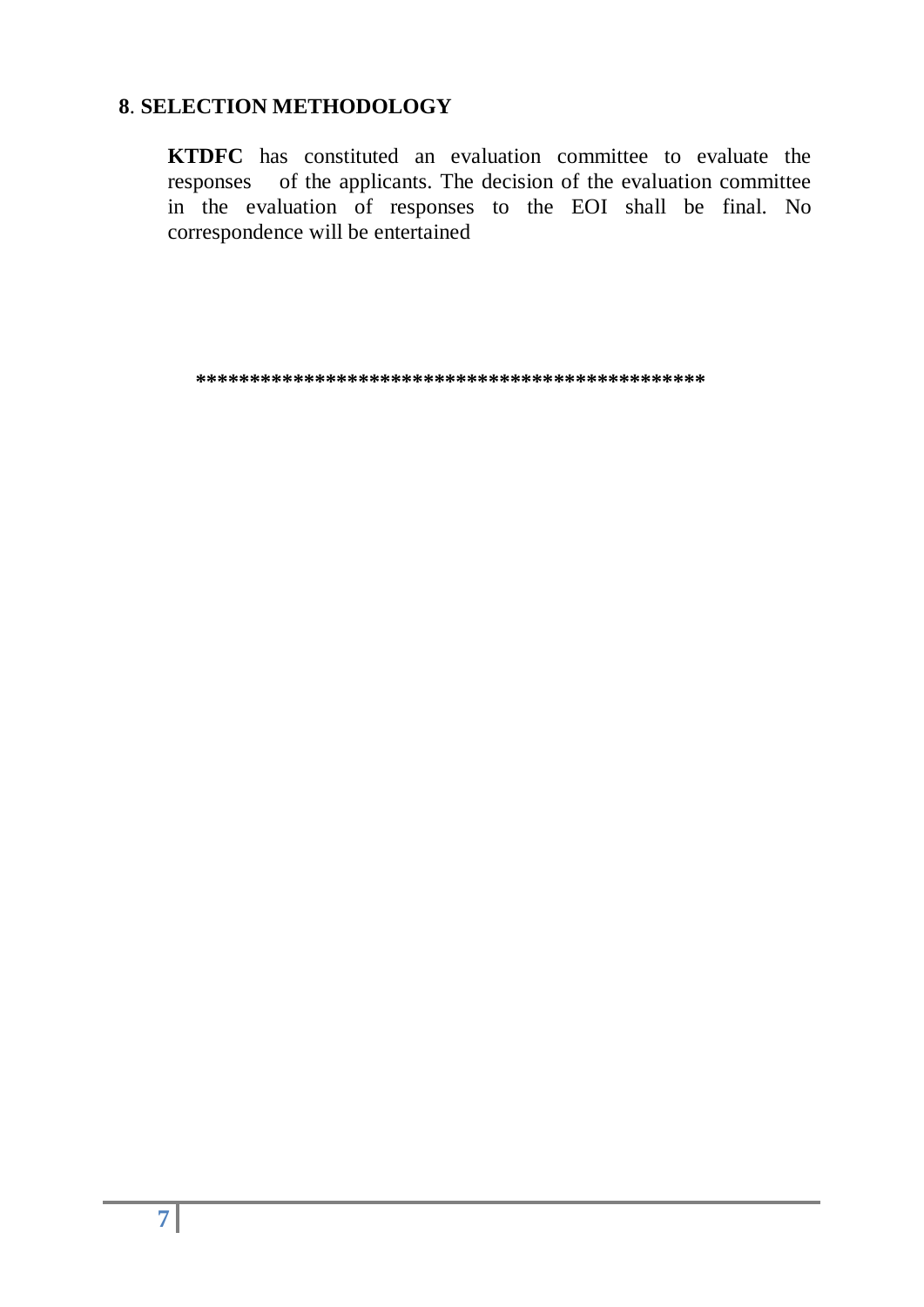### **Annexure 'A'**

# **DETAILS OF THE FIRM**

| Sl.No          | <b>Description</b>                                 |  |
|----------------|----------------------------------------------------|--|
|                | Name of the Company/Organization                   |  |
| $\overline{2}$ | Date of Incorporation of Company /                 |  |
| 3              | PAN/TAN of Company                                 |  |
| 4              | Service Tax Registration No. & Date                |  |
| 5              | Telephone Nos.                                     |  |
| 6              | E-mail                                             |  |
| 7              | <b>Website Address</b>                             |  |
| 8              | Particulars of Managing Director / CEO /           |  |
|                | Director                                           |  |
| 9              | <b>Particulars of Contact Person</b>               |  |
| 10             | Total Turnover of the Company / Organization       |  |
|                | for the last three financial years (2019-20, 2020- |  |
|                | 21, 2021-22)                                       |  |
| 11             | Quality Certificates ISO 9001:2015 and ISO         |  |
|                | 27001:2013                                         |  |
| 12             | <b>SEI CMMI</b> Level 5 certification              |  |
| 13             | Any other relevant information that participating  |  |
|                | Firm may like to mention                           |  |